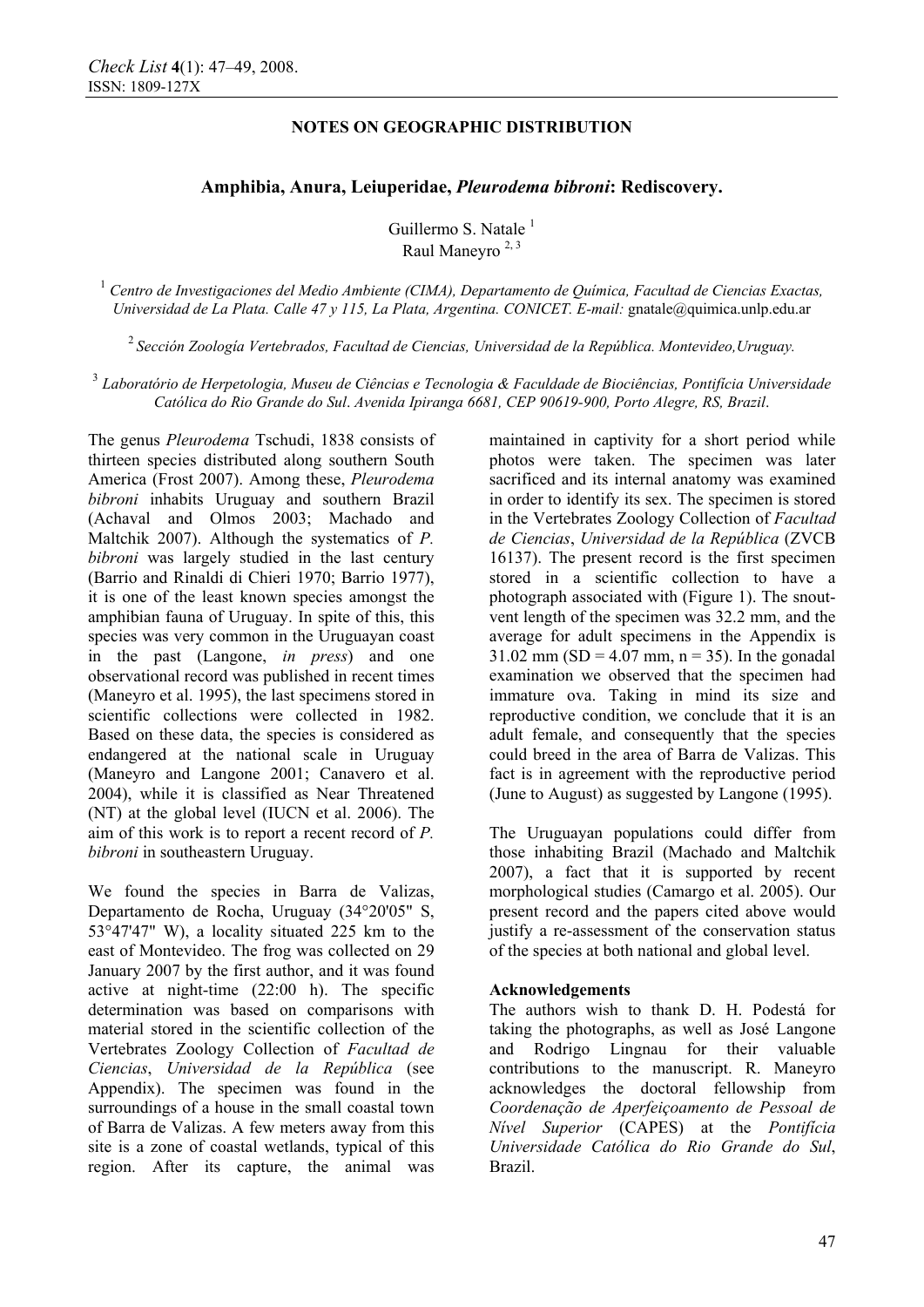### **NOTES ON GEOGRAPHIC DISTRIBUTION**



**Figure 1.** Lateral view of *Pleurodema bibroni* (Amphibia, Anura, Leiuperidae), female, from Barra de Valizas, Rocha, Uruguay (ZVCB 16137). Photo by D. H. Podestá.

#### **Literature Cited**

- Achaval, F. and A. Olmos. 2003. Anfibios y Reptiles del Uruguay. 2da edición corregida y aumentada. Montevideo, Graphis Ltda. 136 p.
- Barrio, A. 1977. Aportes para la elucidación del "status" taxonómico de *Pleurodema bibroni* Tschudi y *Pleurodema kriegi* (Müller) (Amphibia, Leptodactylidae). Physis 37(93): 311-331.
- Barrio, A. and P. Rinaldi de Chieri. 1970. Estudios citogenéticos sobre el género *Pleurodema* y sus consecuencias evolutivas (Amphibia, Anura, Leptodactylidae). Physis 30(80): 309-319.
- Canavero, A., D. Arrieta, C. Borteiro, A. Camargo, I. Da Rosa, F. Kolenc, R. Maneyro, D. Nuñez, C. M. Prigioni, L. Ziegler, and J. A. Langone. 2004. Listas Rojas de los anfibios del Uruguay. I Congresso Brasileiro de Herpetologia. Curitiba, Sociedade Brasileira de Herpetologia. CD-Room.
- Camargo, A., R. Maneyro, and J. A. Langone. 2005. Análisis morfológico de las poblaciones uruguayas y brasileñas de *Pleurodema bironi* Tschudi, 1838 (Anura, Leptodactylidae). Actas, VIII Jornadas de Zoología del Uruguay, Montevideo, 154 p.
- Frost, D. R. 2007. Amphibian Species of the World: an Online Reference. Version 5.1. Electronic Database accessible at http://research.amnh.org/herpetology/ amphibia/index.php. American Museum of Natural History, New York. Captured on November 2007.
- IUCN, Conservation International and NatureServe. 2006. Global Amphibian Assessment. Electronic Database accessible at www.globalamphibians.org. Captured on November 2007.
- Langone, J. A. 1995. Ranas y sapos del Uruguay. Montevideo, Uruguay. Museo Damaso Antonio Larrañaga, Serie de Divulgación (5). 123 p.